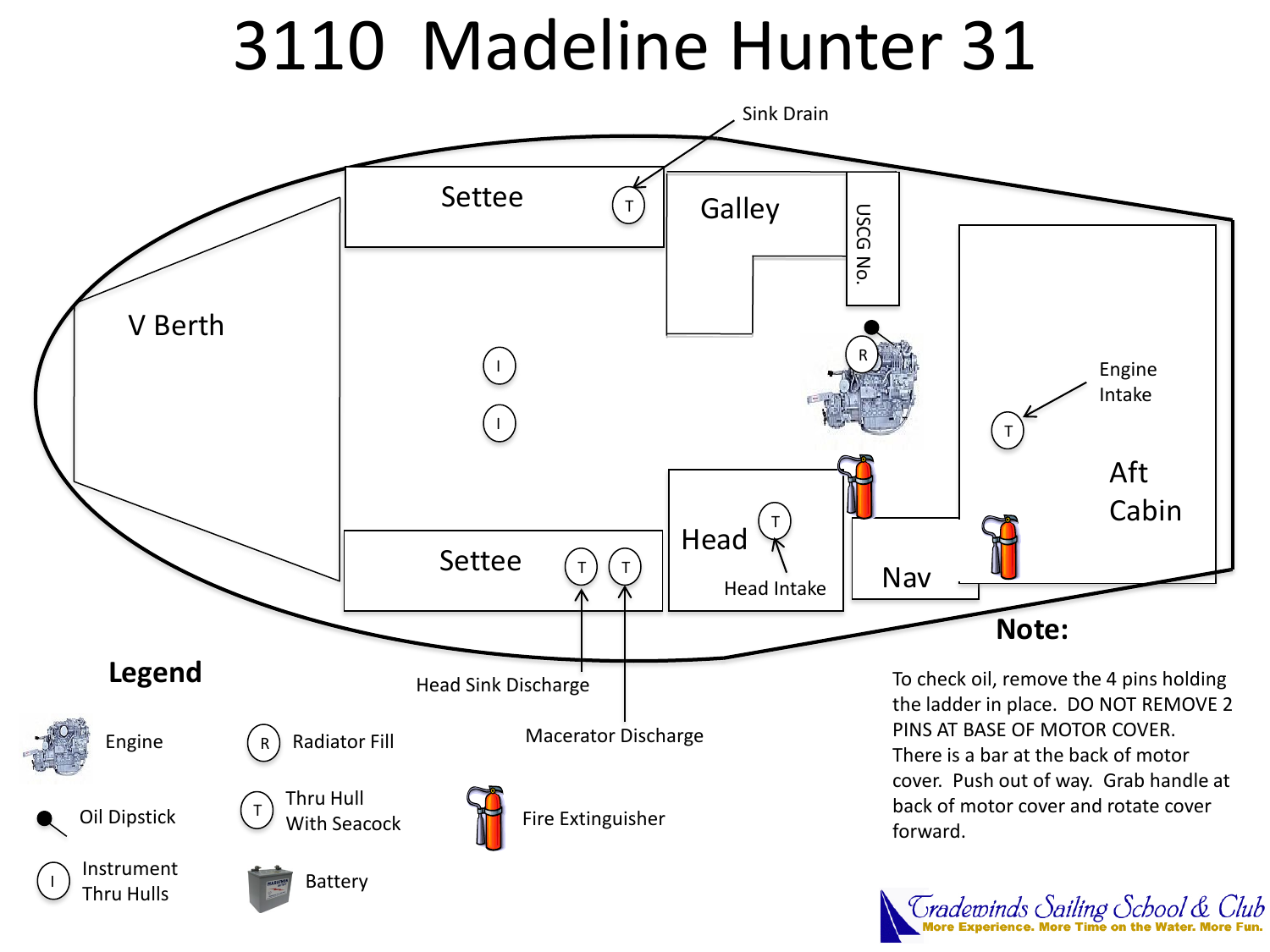## 3110 Madeline Hunter 31

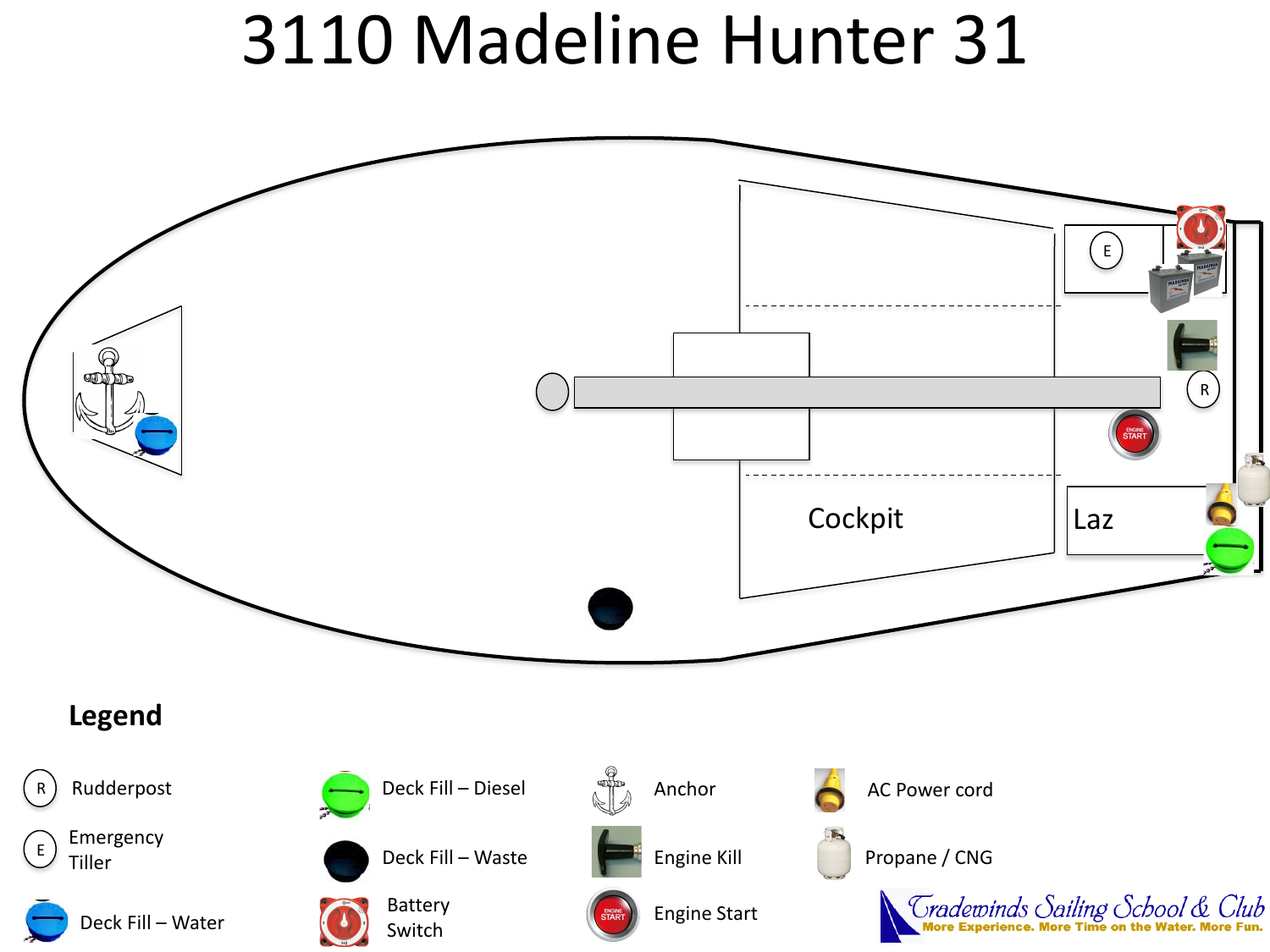| <b>Documentation</b>       | Madeline is a USCG documented vessel #1090153. The Official Number of           |
|----------------------------|---------------------------------------------------------------------------------|
|                            | found over navigation table (temporary - need to epoxy into boat elsware.)      |
|                            |                                                                                 |
|                            | The Discharge of Oil placard is found to the port of the engine cover. The      |
|                            | Garbage disposal placard is on the galley sink door.                            |
|                            |                                                                                 |
| <b>Engine</b>              | Engine type: Yanmar 2GM20F                                                      |
|                            | Working RPM<br><b>MAX RPM</b>                                                   |
|                            | 2 blade fixed prop                                                              |
|                            |                                                                                 |
|                            | Engine hours are found on the tachometer located on the aft side of the         |
|                            | binnacle, directly in front of the wheel.                                       |
|                            |                                                                                 |
|                            | Access to the engine is achieved by removing the four pins holding the          |
|                            | companionway ladder and removing the ladder. DO NO REMOVE THE TWO               |
|                            | PINS AT THE BASE OF THE ENGINE COVER. There is a stainless steel bar at the     |
|                            | back of the engine cover. Put it out of the way. Use the handle at the back of  |
|                            | the engine cover to rotate the cover forward.                                   |
|                            | The engine oil dipstick is found low on the left side of the engine as you face |
|                            | it.                                                                             |
|                            |                                                                                 |
|                            | Coolant is checked by removing the radiator cap on the header tank. There is    |
|                            | an overflow tank at the front of the engine.                                    |
|                            |                                                                                 |
|                            | There are two belts to check.                                                   |
|                            |                                                                                 |
| <b>Fuel Gauge</b>          | The fuel tank gauge is located on the port side of the binnacle, below the key. |
|                            | Madeline holds 20 gallons of fuel when full.                                    |
|                            |                                                                                 |
| <b>Engine Start Up and</b> | <b>Start Up</b>                                                                 |
| <b>Shut Down</b>           | The key on port side of binnacle. The motor does not require preheating with    |
|                            | glow plugs. Use 60% throttle for cold start.                                    |
|                            |                                                                                 |
|                            | Engine hours are read from the tach of the aft side of binnacle in front of     |
|                            | wheel.                                                                          |
|                            |                                                                                 |
|                            | The fuel gauge is on the port side of binnacle below the starter key.           |
|                            | <b>Shut Down</b>                                                                |
|                            | The fuel shut off "T" handle is under helm seat on starboard side of the exit   |
|                            | to the swim step.                                                               |
|                            |                                                                                 |
|                            |                                                                                 |
| <b>Shift Lever Lock</b>    | There is a shift lever lock release located near the black knob at the end of   |
| Release                    | the shift lever. This lock release must be pulled close to the black knob any   |
|                            | time a shift is made.                                                           |
|                            |                                                                                 |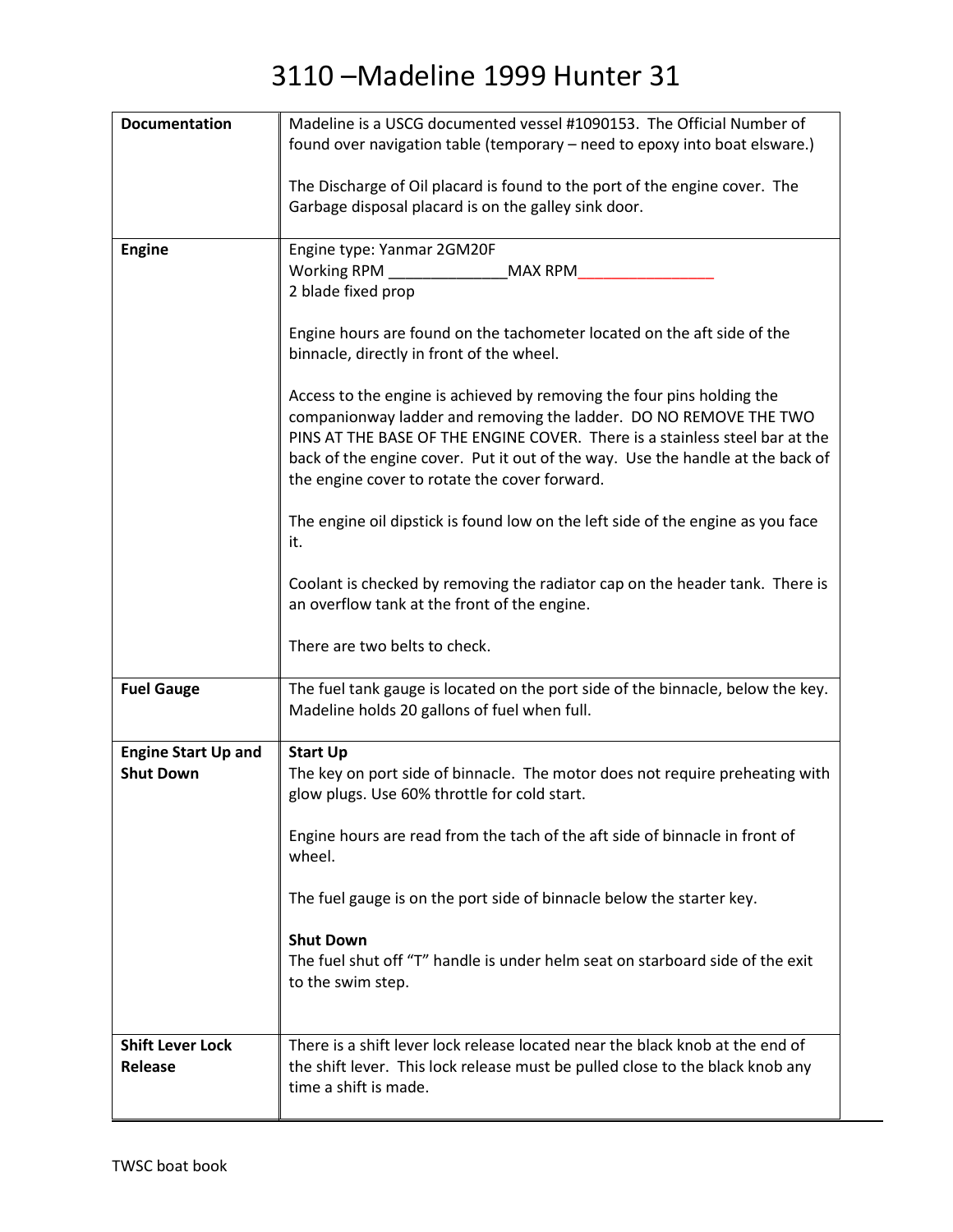| <b>Electrical System</b>  | A AC<br>A 30 amp AC plug enters the boat at the transom to port.<br>The AC panel is located above the lockers in the aft stateroom.<br>٠<br>Green dots are found on the follow switches, which MUST be left in<br>the on position when the boat is secured.<br><b>AC MAIN</b><br>$\circ$<br><b>OUTLETS</b><br>$\circ$<br><b>CHARGER</b><br>$\circ$<br><b>DC</b><br>There are two batteries on the boat; both are located in the<br>٠<br>starboard, aft cockpit lazarette.<br>The primary 1/2/BOTH selector switch is located near the batteries in<br>the starboard, aft cockpit lazarette. Select bank 1 on odd numbered<br>calendar days, and bank 2 on even numbered day.<br>Warning: There is no separate starter battery. Selecting BOTH and<br>running the house system can drain all batteries, resulting in an<br>inability to start the motor.<br>The Main DC breaker is located on the DC Panel. |
|---------------------------|------------------------------------------------------------------------------------------------------------------------------------------------------------------------------------------------------------------------------------------------------------------------------------------------------------------------------------------------------------------------------------------------------------------------------------------------------------------------------------------------------------------------------------------------------------------------------------------------------------------------------------------------------------------------------------------------------------------------------------------------------------------------------------------------------------------------------------------------------------------------------------------------------------|
| <b>Thru Hulls</b>         | There are seven thru hulls in Madeline. Five of which have sea cocks.                                                                                                                                                                                                                                                                                                                                                                                                                                                                                                                                                                                                                                                                                                                                                                                                                                      |
|                           | There are two instrument thru hulls located in the main cabin, approximately<br>even with the mast step post.<br>Thru hulls with sea cocks are found in the following location.<br>The galley sink drain is found under the settee on the starboard side.<br>The Macerator discharge and head sink discharge are under the                                                                                                                                                                                                                                                                                                                                                                                                                                                                                                                                                                                 |
|                           | settee on the port side.<br>The head intake is located in the head and is readily visible in front of<br>the head. As always on Tradewinds boats, it is recommended that<br>fresh water from the water tanks is used to operate the head.<br>The raw water intake is found under the mattress in the aft<br>stateroom, directly aft of the motor compartment.                                                                                                                                                                                                                                                                                                                                                                                                                                                                                                                                              |
| Head(s)                   | Madeline is set up with a single manual head, with a holding tank. There is no<br>option to discharge directly overboard from the head. Waste must go from<br>the head into the holding tank, where is may be pumped out, or discharged<br>(where legally allowed) overboard via a macerator/thru hull located under<br>the port settee.                                                                                                                                                                                                                                                                                                                                                                                                                                                                                                                                                                   |
| <b>Fresh Water System</b> | There is one 50 gallon fresh water tank located forward. The fresh water fill<br>is found in the anchor locker.                                                                                                                                                                                                                                                                                                                                                                                                                                                                                                                                                                                                                                                                                                                                                                                            |
|                           |                                                                                                                                                                                                                                                                                                                                                                                                                                                                                                                                                                                                                                                                                                                                                                                                                                                                                                            |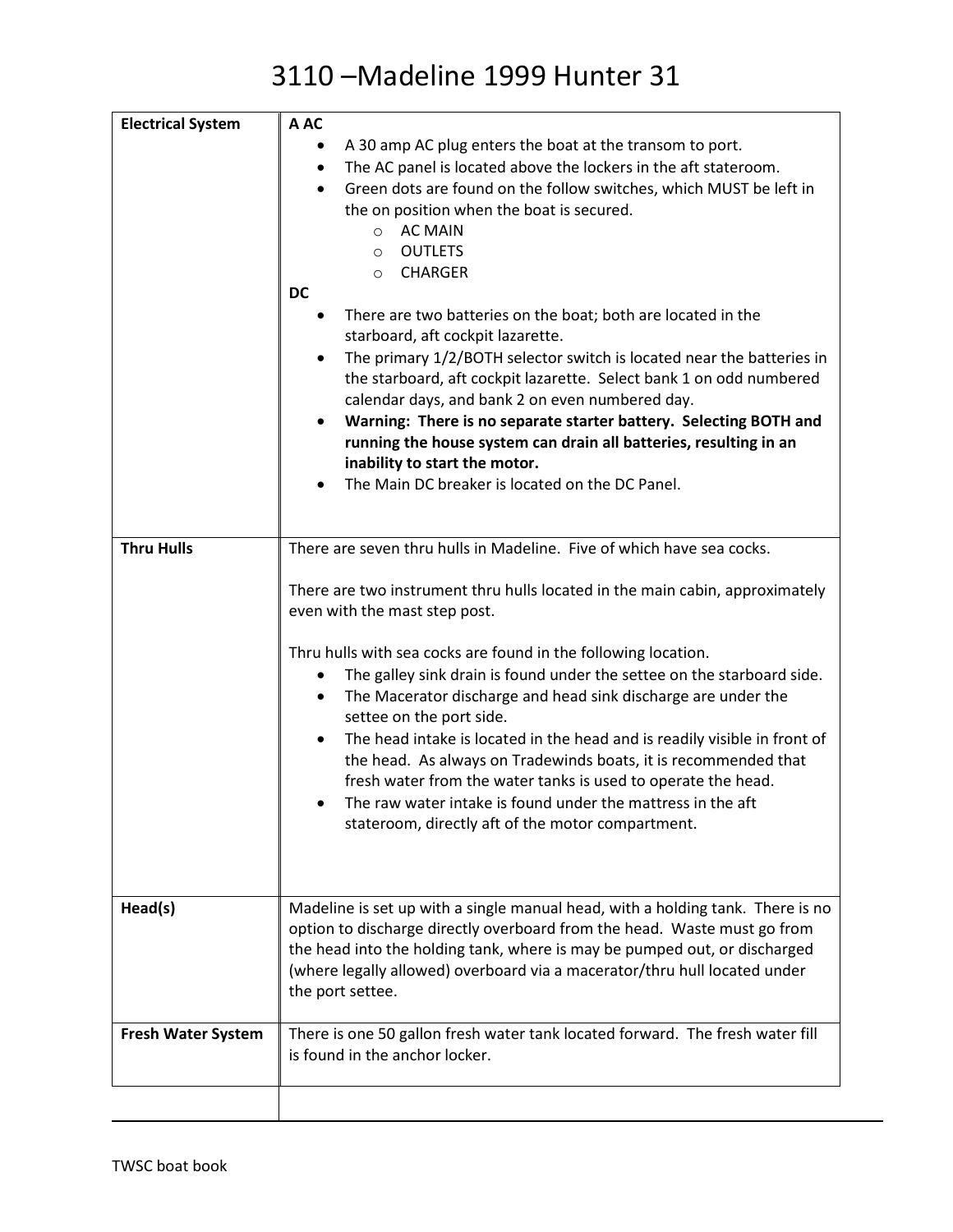| <b>Anchor and Ground</b> | <b>Primary Anchor</b>                                                             |
|--------------------------|-----------------------------------------------------------------------------------|
| <b>Tackle</b>            | A 20 lb Delta/plow style primary anchor, with a combination chair/nylon rode      |
|                          | is mounted in a bow roller.                                                       |
|                          |                                                                                   |
|                          | <b>Secondary Anchor</b>                                                           |
|                          | A 20 lb Danforth style secondary anchor, with a combination chair/nylon rode      |
|                          | is located in the Stbd swim step lazarette                                        |
|                          |                                                                                   |
|                          | <b>Kellet/Sentinel</b>                                                            |
|                          | A kellet with sentinel is stowed in the port/aft lazarette.                       |
|                          |                                                                                   |
|                          | <b>Windlass</b>                                                                   |
|                          | There is no windlass                                                              |
|                          |                                                                                   |
|                          | Fenders are stowed in the starboard lazarette.                                    |
|                          |                                                                                   |
| Draft / keel type        | Madeline draws 3.4', and has a shoal draft fin with bulb keel.                    |
|                          |                                                                                   |
| Refrigeration            | Madeline is outfitted with a refrigerator - lift the top of the navigation table. |
|                          | There is a switch on the DC Panel that says refrigerator                          |
|                          |                                                                                   |
| <b>Stove</b>             | Madeline has a two burner propane stove, with an integrated oven.                 |
|                          |                                                                                   |
| Note: The auto           | The propane tank is found in the port locker on the swim step.                    |
| ignition does not        |                                                                                   |
| work. Use a lighter      | After turning on the propane at the tank, there are two propane switches,         |
| to light the burners.    | both of which must be on for the gas to flow. The switches are found on the       |
|                          | DC Panel and on the face of the cabinet next to the stove.                        |
|                          |                                                                                   |
| <b>Microwave</b>         | The microwave is located over the stove, and may only be used while hooked        |
|                          | up to shore power.                                                                |
|                          |                                                                                   |
| <b>Barbeque</b>          | There is no Barbeque on board.                                                    |
|                          |                                                                                   |
|                          |                                                                                   |
|                          |                                                                                   |
|                          |                                                                                   |
|                          |                                                                                   |
|                          |                                                                                   |
|                          |                                                                                   |
|                          |                                                                                   |
|                          |                                                                                   |
|                          |                                                                                   |
|                          |                                                                                   |
|                          |                                                                                   |
|                          |                                                                                   |
|                          |                                                                                   |